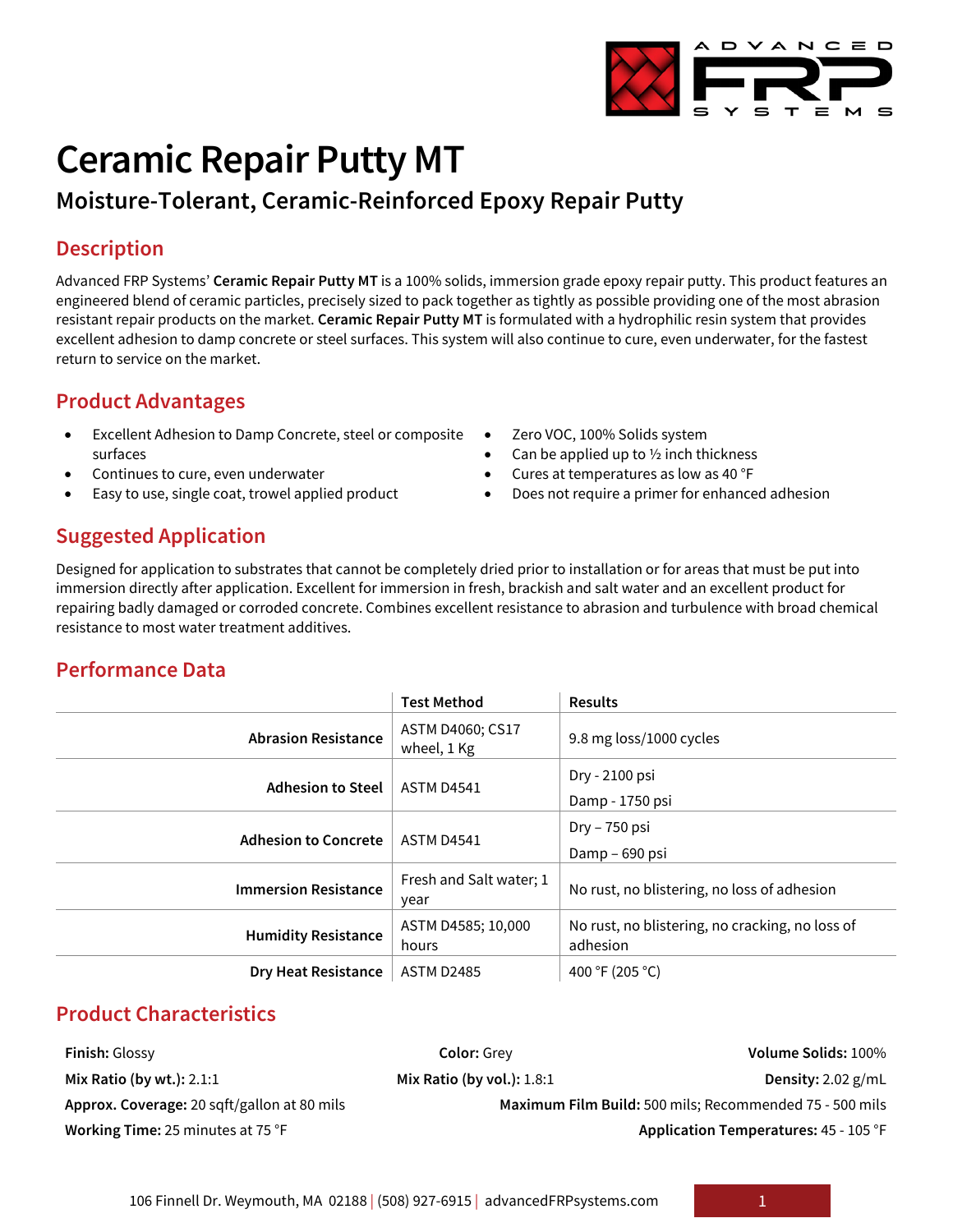

**Ceramic Repair Putty MT** is sold in 1/2 kg, 1 kg, ½, and 1 gallon units. Other unit sizes may be available.

**Sold FOB Weymouth, MA**

# **Cure Schedule**

| <b>Cures for Application</b>    | 50 °F (10 °C)   | 75 °F (24 °C) | 100 °F (38 °C)   |
|---------------------------------|-----------------|---------------|------------------|
| Dry to Touch                    | 6 hours         | 3 hours       | 1.5 hours        |
| Dry Hard                        | 12 hours        | 6 hours       | 3 hours          |
| Overcoat Window                 | $6 - 168$ hours | 3 - 120 hours | $1.5 - 72$ hours |
|                                 |                 |               |                  |
| <b>Cures for Service</b>        | 50 °F (10 °C)   | 75 °F (24 °C) | 100 °F (38 °C)   |
| Water Immersion                 | Immediate       | Immediate     | Immediate        |
| <b>Excess Turbulence</b>        | 6 hours         | 3 hours       | 1.5 hours        |
| <b>Full Chemical Resistance</b> | 168 hours       | 120 hours     | 72 hours         |

*Contact Advanced FRP Systems for elevated temperature post-cure information. Elevated temperature cures will increase chemical resistance and reduce return to service time.*

## **Application Information**

*All Advanced FRP Systems products should be installed by a certified applicator or with direct oversight by Advanced FRP Systems, Inc. This data sheet provides general application guidelines for Ceramic Repair Putty MT.*

#### *Contact Advanced FRP Systems for more information if your project has detailed coating specifications.*

Ensure air and substrate temperatures are between 45-105 °F. Follow surface preparation guidelines below prior to coating.

Pour all of Part A – Hardener into Part B – Base and mix with low speed power agitator for 2-3 minutes. Using a paint stick or spatula, thoroughly scrape sides and bottom of unit. Mix with power agitator for an additional 2 minutes. Do not dilute Advanced FRP products.

**Ceramic Repair Putty MT** has the consistency of a thick putty or spackling compound. It should be applied with a trowel, notched trowel, or a plastic applicator.

Stripe coating of all crevices, weld seems, corners and sharp angles is an essential part of good coating practices and should be done for all immersion services. Heavily pitted areas should be filled with **Ceramic Repair Putty MT** or other Advanced FRP resurfacing material prior to coating.

**Ceramic Repair Putty MT** is designed to be applied up to 500 mils in a single coat. It can be worked into deep pits and gouges, can be used to bury weld seems, and resurface worn or corroded concrete.

After the coating system has cured, the dry film thickness should be measured by non-destructive dry film thickness gauges to verify minimum application thickness. The coating system should be free of all pinholes and holidays which can be tested through high voltage spark testing. The cured film should be essentially free of runs, sags, inclusions, and other defects. All coating deficiencies should be repaired and allowed to cure prior to return to service.

## **Surface Preparation**

**Steel (Immersion Service):** Remove all oil and grease from surface with an SSPC-SP 1 Solvent Wipe prior to blasting. Abrasive Blast to an SSPC-SP 10 Near white metal blast with a sharp angular profile of 4+ mils (100+ microns).

**Steel (Atmospheric Corrosion):** Remove all oil and grease from surface with an SSPC-SP 1 Solvent Wipe. Minimum surface preparation of SSPC-SP 2 Hand Tool Cleaning must be performed. For enhanced performance, an SSPC-SP 6 Commercial Blast Cleaning with an angular surface profile of 2 – 3 mils (50 – 75 microns) should be used.